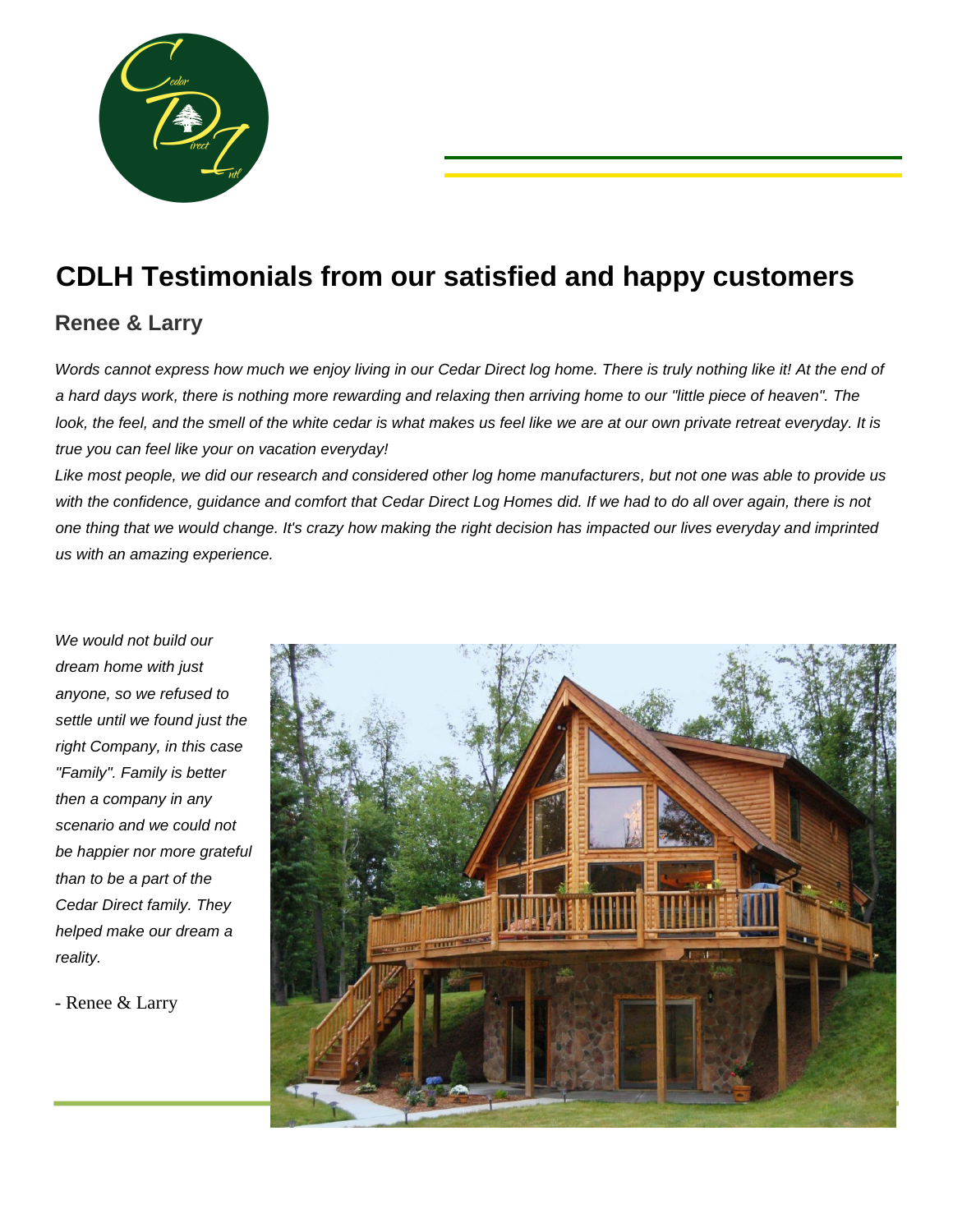

#### **Jerry and Carol**

*Constructing a new home under the best of circumstances can be a stressful adventure; constructing one from afar would seem to only add to the intimidation. That was the dilemma we faced when we considered building a log home several hundred miles from our primary residence. Cedar Direct and especially Paul & Lynda, appealed to us because of their willingness to locate and help us negotiate with local contractors from the initial site preparation to the final finishing work. Throughout the construction process our visits were quite infrequent, but we were reassured through regular communications with Cedar Direct that each stage was being coordinated and supervised with the attention to detail and quality that we would expect.*



*We found them always to be quickly accessible, responsive, and intent on gaining our satisfaction. We were impressed with their help and follow-through long after the initial negotiations. And now, nearly 7 years after we built our log home retreat, we continue to be even more impressed by their availability and sincere interest in helping us with any questions we might have.*

*Perhaps the most meaningful appraisal of our experience might be to ask, "If you could do it over again, would you choose Cedar Direct?" Our answer: a resounding "Yes!"*  Jerry and Carol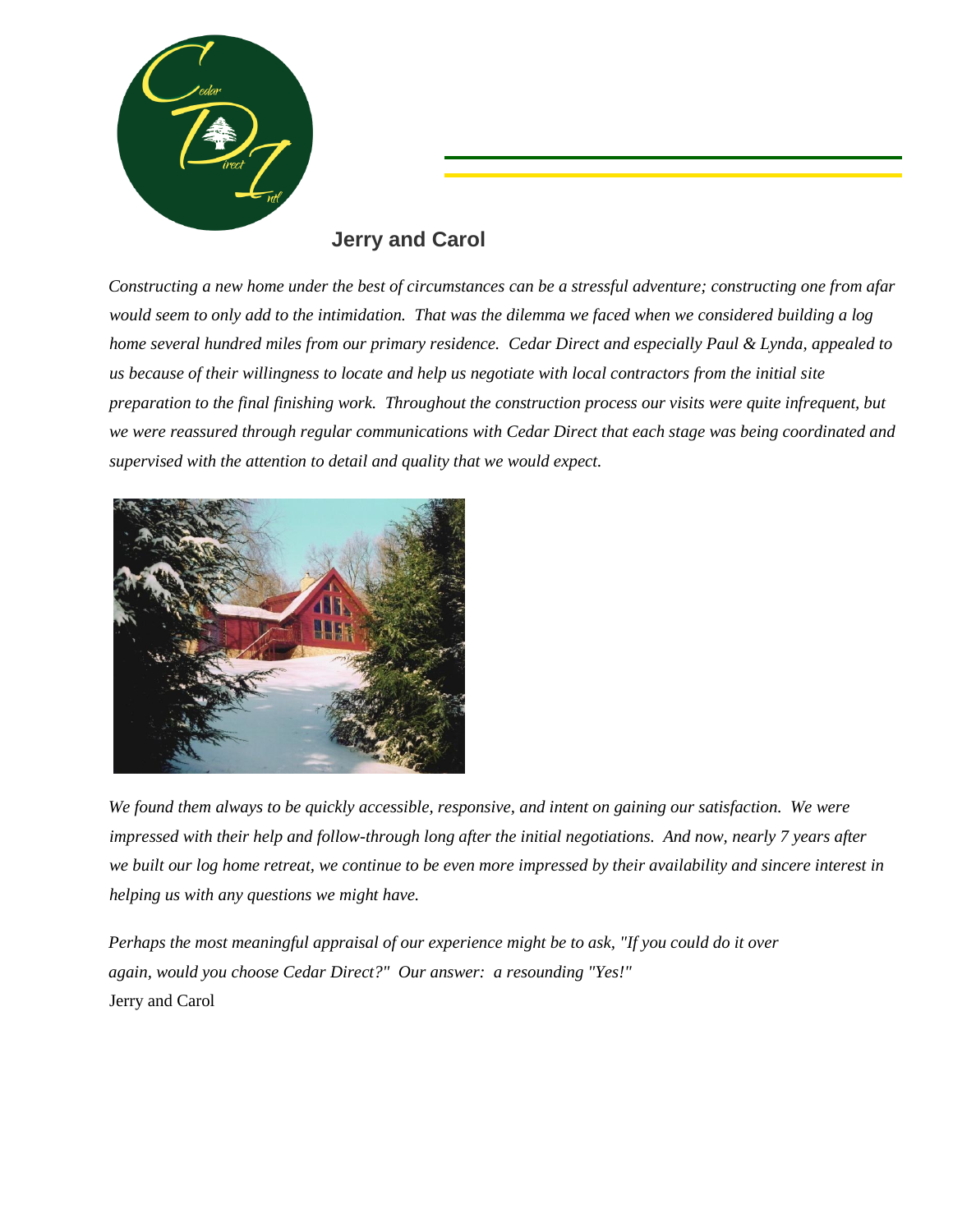

#### **Christine**

*I have to tell you that we are just so excited as we see progress every week on our Cedar Direct log home. I can not express how grateful I am to* 

*have this whole building experience with you and all of your family. Wow! Everyone, and I mean everyone, that I deal with as this has progressed has nothing but the best to say about your family and Cedar Direct. All of the different trades to companies, they all give you the highest regards. I would love to represent Cedar Direct in Somerset County! Anytime you need to use my house to show someone or if I can be a reference for you, I would love to do so.* 



*I would also like to tell anyone considering this process that it can done and it can be done economically! I am amazed at how much you can save if you know what you are doing and with the help of Cedar Direct .* - Christine